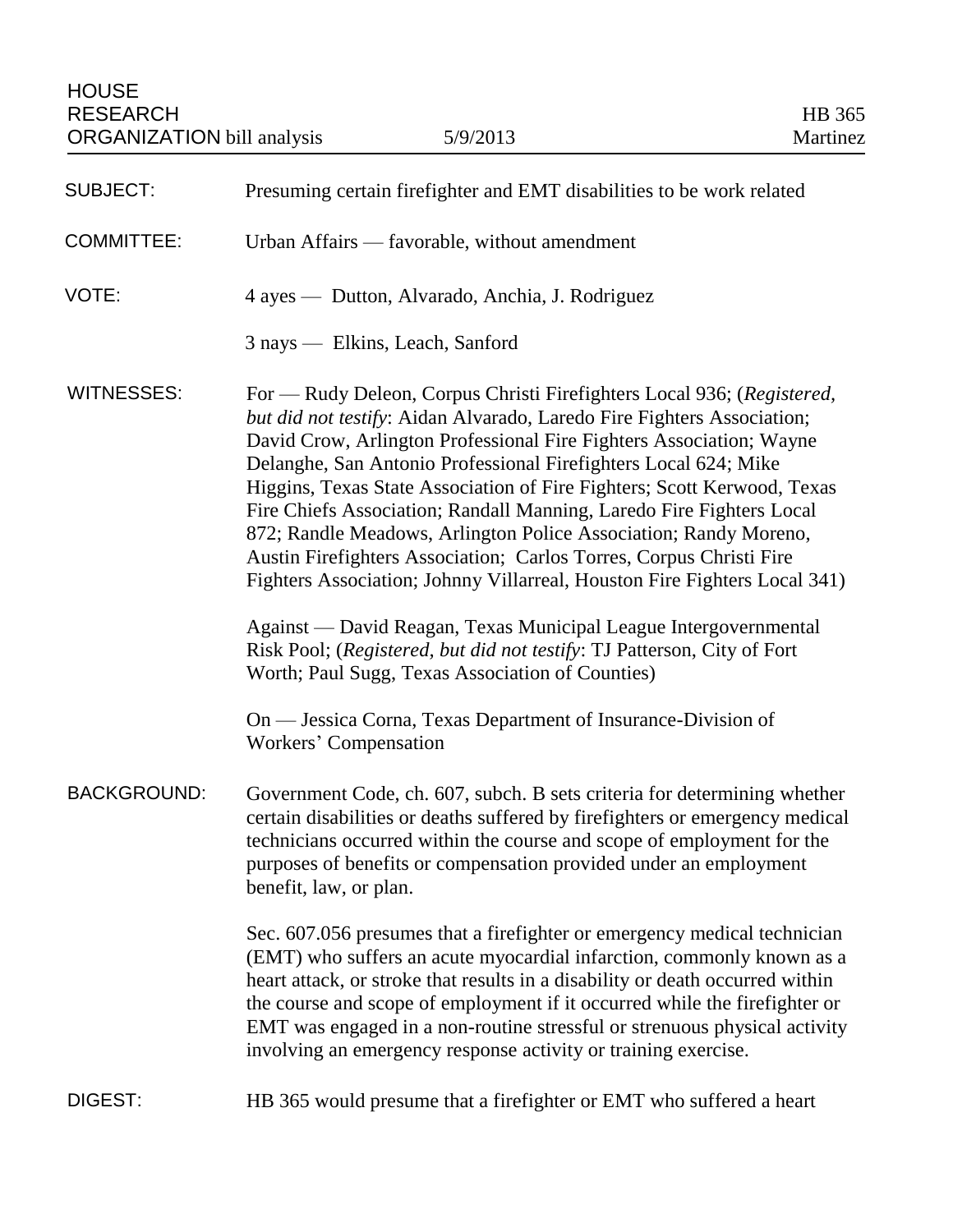## HB 365 House Research Organization page 2

attack or stroke resulting in disability or death did so during the course and scope of employment if it occurred while the firefighter or EMT was on duty.

A firefighter or EMT who suffered from HIV/AIDS, hepatitis B, or hepatitis C would be presumed to have contracted the disease or illness during the course and scope of employment if the employee:

- regularly responded on the scene to calls involving exposure to blood or other bodily fluids, including in connection with or exposure to needles or other sharp objects; or
- responded to an event involving the documented release of blood or other bodily fluids known to contain one of the viruses.

A firefighter or EMT who suffered from methicillin-resistant Staphylococcus aureus (MRSA) would be presumed to have become infected with the bacterium during the course and scope of the employment if while on duty the employee responded to an event involving documented exposure to MRSA.

These presumptions could be rebutted by showing by a preponderance of the evidence that there was another cause not associated with the individual's service as a firefighter or EMT.

This bill would take immediate effect if finally passed by a two-thirds record vote of the membership of each house. Otherwise, it would take effect September 1, 2013, and would apply to a claim for benefits or compensation brought on or after that date.

**SUPPORTERS** SAY: HB 365 would better protect firefighters and EMTs by reducing the burdens these public servants face when trying to prove that their injuries or illnesses were work related. These first responders regularly come into contact with infectious diseases such as AIDS, MRSA and hepatitis, but there is currently no presumption that they contracted the illnesses on the job, even if they had recently been exposed to a person who had the disease.

> Under current law, a heart attack or stroke suffered by a first responder must occur while he or she is engaged in an emergency response for the work related presumption to apply. However, studies show that firefighters are far more likely to suffer a fatal, sudden cardiac event after